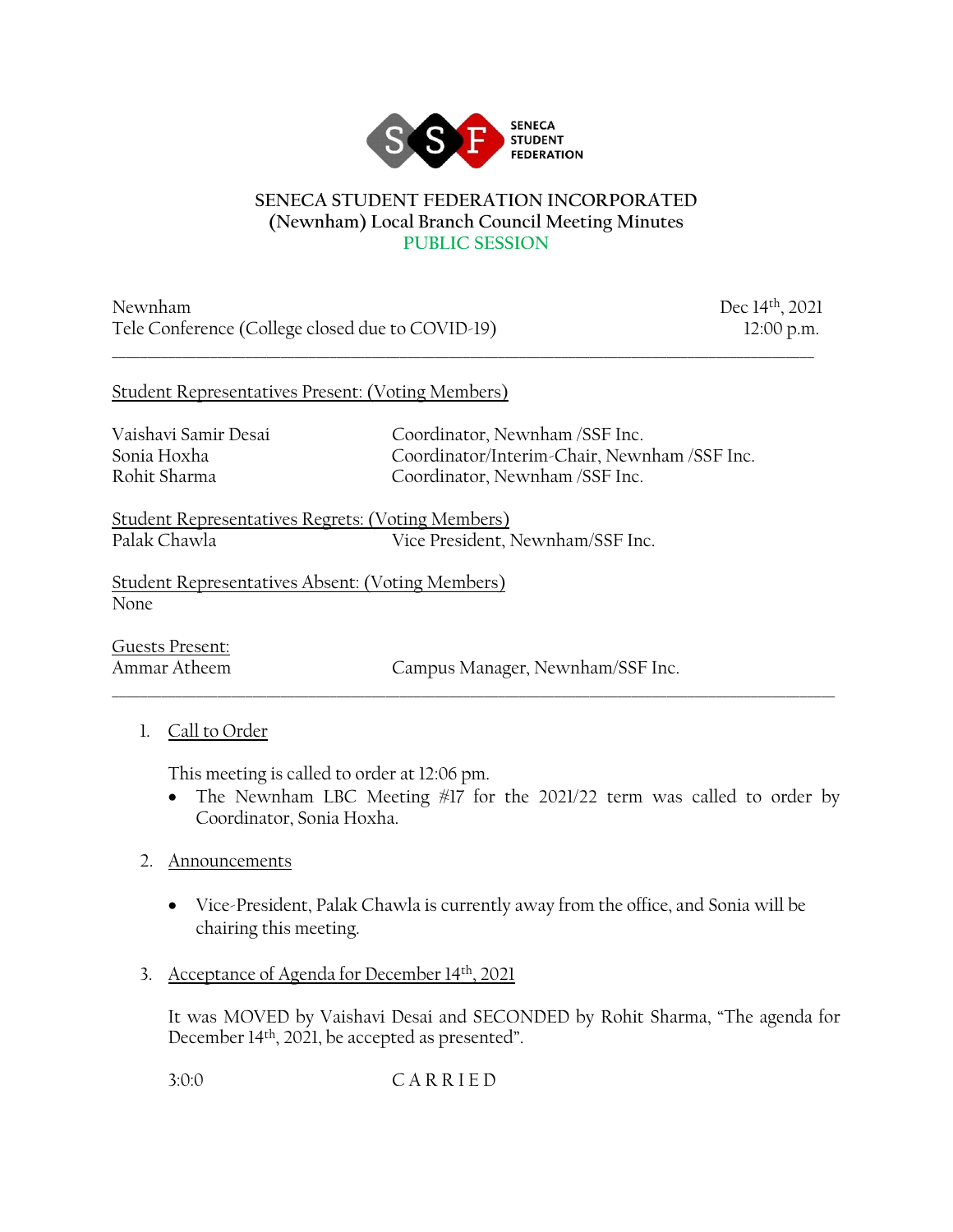## 4. Confirmation of Minutes for December 7th, 2021

It was MOVED by Rohit Sharma and SECONDED by Vaishavi Desai, "to accept December 7th, 2021, meeting minutes as presented".

3:0:0 C A R R I E D

- 5. Business
- a) Council Updates
- Sonia mentioned that the Clubs Committee is still proceeding with Club communications and trying to meet their goals for the clubs.
- Vaishavi and Rohit mentioned that there are no major updates.

### b) Back to School Discussion

- Ammar Atheem mentioned that management, council, and staff is technically due to return to the office by mid-January, All the council will need to share the schedule in order to see who is available to go in the office and when, as there will be turns because of the restrictions and limited capacity will be kept.
- Ammar mentioned that the Breakfast program has been approved, and it might run as soon as students go back to campus, with the determined safety protocols. However, no events will happen on campus until May. The kitchen is to be renovated during the following term and terminating by May. After that, it will be ready to open to public.
- Sonia reminded the council to share the schedule with Palak in order to schedule inperson turns accordingly.

### c) Advocacy Discussions

- Vaishavi received an enquiry by a student that asked what the last day to defer the classes would be, as they didn't receive their Visa yet. Palak earlier advised to confirm the dates with the Registrar's Office.
- Rohit received a couple of advocacy issues that were taken care of or resolved.

# d) Other Discussions

- None
- 6. Member's report
	- It will be due by  $10^{th}$  January, for the month of December.

### 7. Assistance needed from Manager